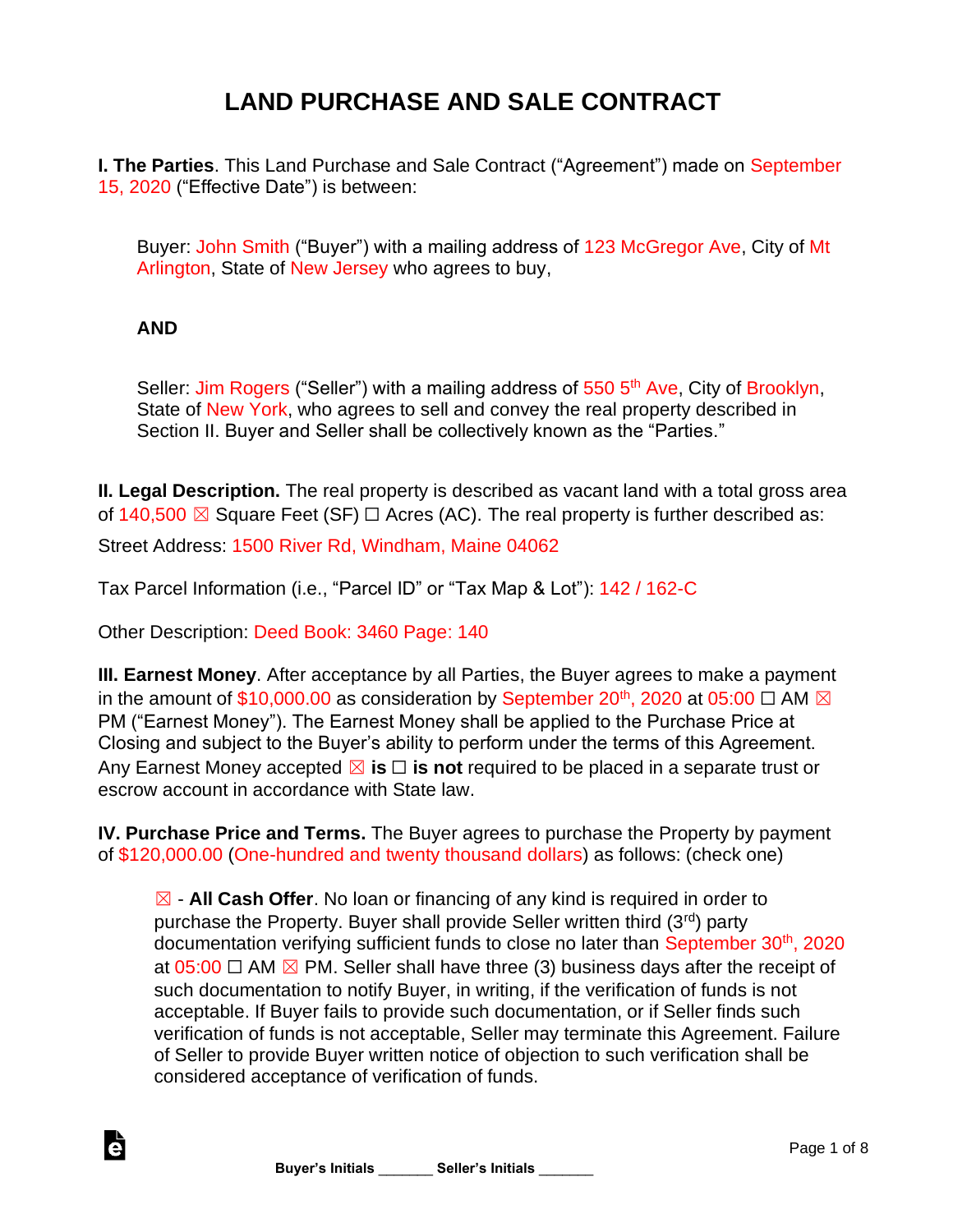☐ - **Bank Financing**. The Buyer's ability to purchase the Property is contingent upon the Buyer's ability to obtain financing under the following conditions: (check one)

- ☐ Conventional Loan
- ☐ FHA Loan (Attach Required Addendums)
- ☐ VA Loan (Attach Required Addendums)
- $\square$  Other:
- a.) In addition, Buyer agrees, within a reasonable time, to make a good faith loan application with a credible financial institution;
- b.) If Buyer does not reveal a fact of contingency to the lender and this purchase does not record because of such nondisclosure after initial application, the Buyer shall be in default;
- c.) On or before  $\frac{1}{\sqrt{1-\frac{1}{2}}}\sqrt{1-\frac{1}{2}}$  and  $\frac{1}{\sqrt{1-\frac{1}{2}}}\sqrt{1-\frac{1}{2}}$  and  $\frac{1}{\sqrt{1-\frac{1}{2}}}\sqrt{1-\frac{1}{2}}$  and  $\frac{1}{\sqrt{1-\frac{1}{2}}}\sqrt{1-\frac{1}{2}}$  and  $\frac{1}{\sqrt{1-\frac{1}{2}}}\sqrt{1-\frac{1}{2}}$  and  $\frac{1}{\sqrt{1-\frac{1}{2}}}\sqrt{1-\frac{1}{2}}$  and Seller a letter from a credible financial institution verifying a satisfactory credit report, acceptable income, source of down payment, availability of funds to close, and that the loan approval  $\Box$  **is**  $\Box$  **is not** contingent on the lease, sale, or recording of another property;
- d.) In the event the Buyer fails to produce the aforementioned letter or other acceptable verification by the date above in Section IV(c), this Agreement may be terminated at the election of the Seller with written notice provided to the Buyer within  $\_\_\_\_$  days from the date in Section IV(c);
- e.) Buyer must obtain Seller's approval, in writing, to any change to the letter described in Section IV(c) regarding the financial institution, type of financing, or allocation of closing costs; and
- f.) Buyer agrees to pay all fees and satisfy all conditions, in a timely manner, required by the financial institution for processing of the loan application. Buyer agrees the interest rate offered by lender or the availability of any financing program is not a contingency of this Agreement, so long as Buyer qualifies for the financing herein agreed. Availability of any financing program may change at any time. Any licensed real estate agent hired by either party is not responsible for representations or guarantees as to the availability of any loans, project and/or property approvals or interest rates.

☐ - **Seller Financing**. Seller agrees to provide financing to the Buyer under the following terms and conditions:

- a.) **Loan Amount**: \$\_\_\_\_\_\_\_\_\_\_\_\_\_\_\_\_\_\_\_\_
- b.) **Down Payment**: \$\_\_\_\_\_\_\_\_\_\_\_\_\_\_\_\_\_\_\_\_

Ġ

- c.) **Interest Rate** (per annum): \_\_\_\_%
- d.) **Term**:  $□$  Months □ Years
- e.) **Documents**: The Buyer shall be required to produce documentation, as required by the Seller, verifying the Buyer's ability to purchase according to the Purchase Price and the terms of the Seller Financing. Therefore,

**Buyer's Initials**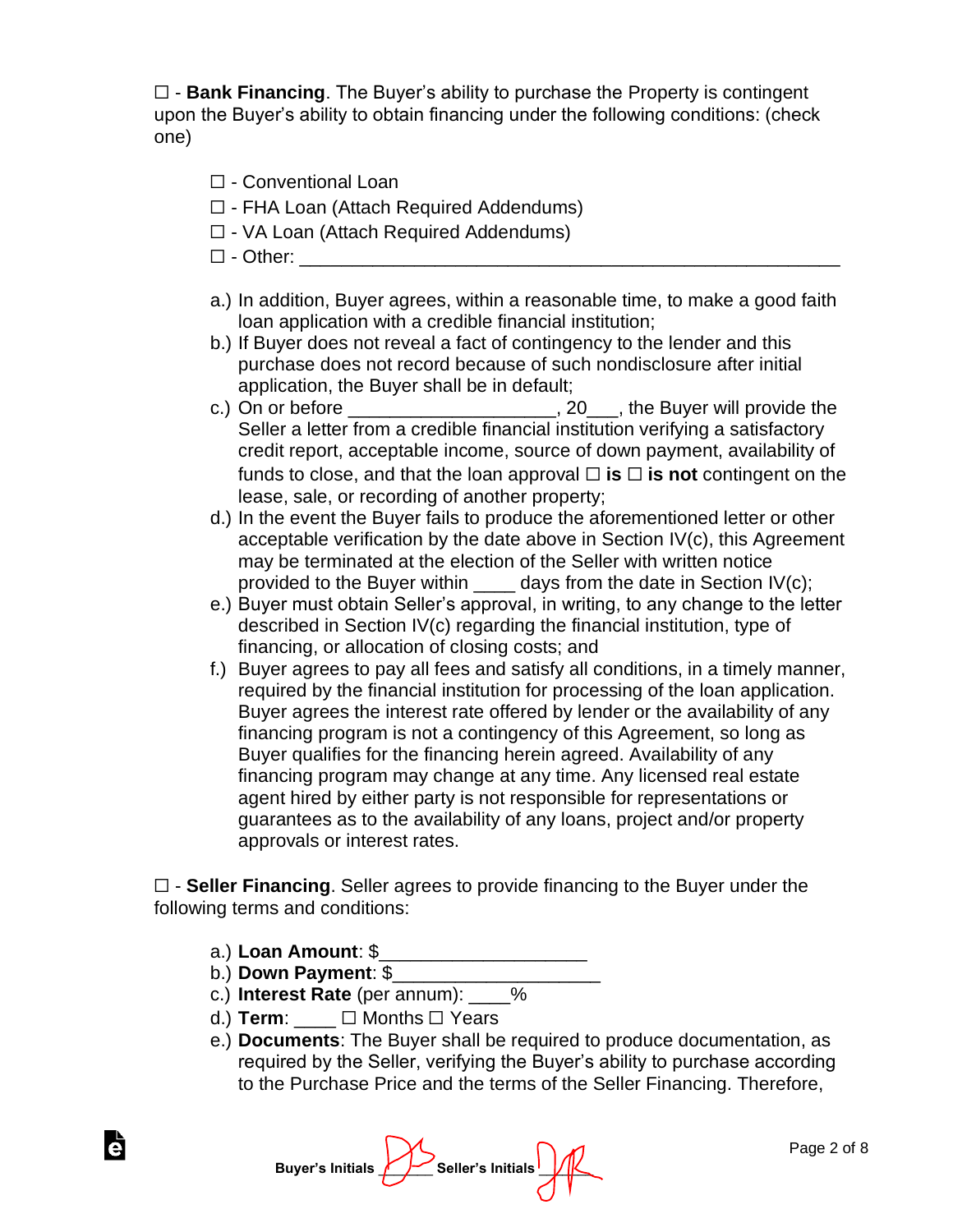such Seller Financing is contingent upon the Seller's approval of the requested documentation to be provided on or before \_\_\_\_\_\_\_\_\_\_\_\_\_\_\_\_\_\_\_\_, 20\_\_\_. The Seller shall have until  $\Box$ , 20  $\Box$  to approve the Buyer's documentation. In the event Buyer fails to obtain Seller's approval, this Agreement shall be terminated with the Buyer's Earnest Money being returned within five (5) business days.

**V. Sale of Another Property**. Buyer's performance under this Agreement: (check one)

☒ - **Shall not** be contingent upon selling another property.

|           | $\Box$ - Shall be contingent upon selling another property with a mailing address of |
|-----------|--------------------------------------------------------------------------------------|
| , City of | . State of                                                                           |
| within    | days from the Effective Date.                                                        |

**VI. Closing Costs**. The costs attributed to the Closing of the Property shall be the responsibility of ☐ **Buyer** ☐ **Seller** ☒ **Both Parties**. The fees and costs related to the Closing shall include but not be limited to a title search (including the abstract and any owner's title policy), preparation of the deed, transfer taxes, recording fees, and any other costs by the title company that is in standard procedure with conducting the sale of a property.

**VII. Funds at Closing**. Buyer and Seller agree that before the recording can take place, funds provided shall be in one (1) of the following forms: cash, interbank electronic transfer, money order, certified check or cashier's check drawn on a financial institution located in the State, or any above combination that permits the Seller to convert the deposit to cash no later than the next business day.

**VIII. Closing**. This transaction shall be closed on October 31, 2020 at 05:00 ☐ AM ☒ PM or earlier at the office of a title company to be agreed upon by the Parties ("Closing"). Any extension of the Closing must be agreed upon, in writing, by Buyer and Seller. Real estate taxes, rents, dues, fees, and expenses relating to the Property for the year in which the sale is closed shall be prorated as of the Closing. Taxes due for prior years shall be paid by Seller.

**IX. Survey**. Buyer may obtain a survey of the Property before the Closing to assure that there are no defects, encroachments, overlaps, boundary line or acreage disputes, or other such matters, that would be disclosed by a survey ("Survey Problems"). The cost of the survey shall be paid by the Buyer. Not later than 5 business days prior to the Closing, Buyer shall notify Seller of any Survey Problems which shall be deemed to be a defect in the title to the Property. Seller shall be required to remedy such defects within 5 business days and prior to the Closing.

If Seller does not or cannot remedy any such defect(s), Buyer shall have the option of canceling this Agreement, in which case the Earnest Money shall be returned to Buyer.

| <mark>∕</mark> _ Buyer's Initials | Seller's Initials |
|-----------------------------------|-------------------|
|-----------------------------------|-------------------|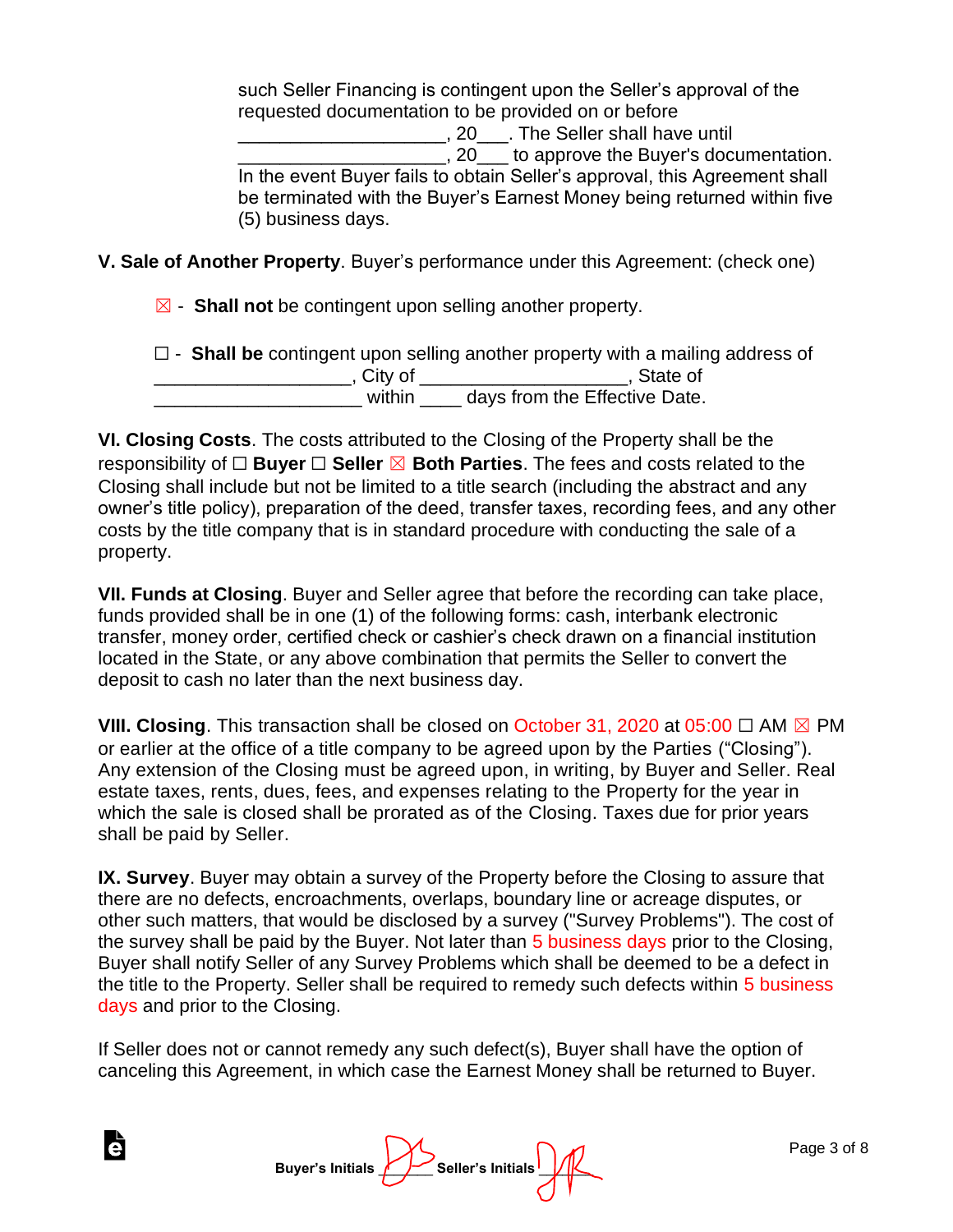**X. Mineral Rights**. It is agreed and understood that all rights under the soil, including but not limited to water, gas, oil, and mineral rights shall be transferred by the Seller to the Buyer at Closing.

**XI. Title**. Seller shall convey title to the property by warranty deed or equivalent. The Property may be subject to restrictions contained on the plat, deed, covenants, conditions, and restrictions, or other documents noted in a Title Search Report. Upon execution of this Agreement by the Parties, Seller will, at the shared expense of both Buyer and Seller, order a Title Search Report and have delivered to the Buyer.

Upon receipt of the Title Search Report, the Buyer shall have 5 business days to notify the Seller, in writing, of any matters disclosed in the report which are unacceptable to Buyer. Buyer's failure to timely object to the report shall constitute acceptance of the Title Search Report.

If any objections are made by Buyer regarding the Title Search Report, mortgage loan inspection, or other information that discloses a material defect, the Seller shall have 5 business days from the date the objections were received to correct said matters. If Seller does not remedy any defect discovered by the Title Search Report, Buyer shall have the option of canceling this Agreement, in which case the Earnest Money shall be returned to Buyer.

After Closing, Buyer shall receive an owner's standard form policy of title insurance insuring marketable title in the Property to Buyer in the amount of the Purchase Price, free and clear of the objections and all other title exceptions agreed to be removed as part of this transaction.

**XII. Property Condition**. Seller agrees to maintain the Property in its current condition, subject to ordinary wear and tear, from the time this Agreement comes into effect until the Closing. Buyer recognizes that the Seller, along with any licensed real estate agent(s) involved in this transaction, make no claims as to the validity of any property disclosure information. Buyer is required to perform their own inspections, tests, and investigations to verify any information provided by the Seller. Afterward, the Buyer shall submit copies of all tests and reports to the Seller at no cost.

Therefore, Buyer shall hold the right to hire licensed contractors, or other qualified professionals, to further inspect and investigate the Property until October 15<sup>th</sup>, 2020 at  $05:00 \square$  AM  $\boxtimes$  PM.

After all inspections are completed, Buyer shall have until October 20, 2020 at 05:00  $\Box$ AM  $\boxtimes$  PM to present any new property disclosures to the Seller in writing. The Buyer and Seller shall have 5 business days to reach an agreement over any new property disclosures found by the Buyer. If the Parties cannot come to an agreement, this Agreement shall be terminated with the Earnest Money being returned to the Buyer.

If the Buyer fails to have the Property inspected or does not provide the Seller with written notice of the new disclosures on the Property, in accordance with this Agreement,

Buyer's Initials **Allencer's Initials** 

Ġ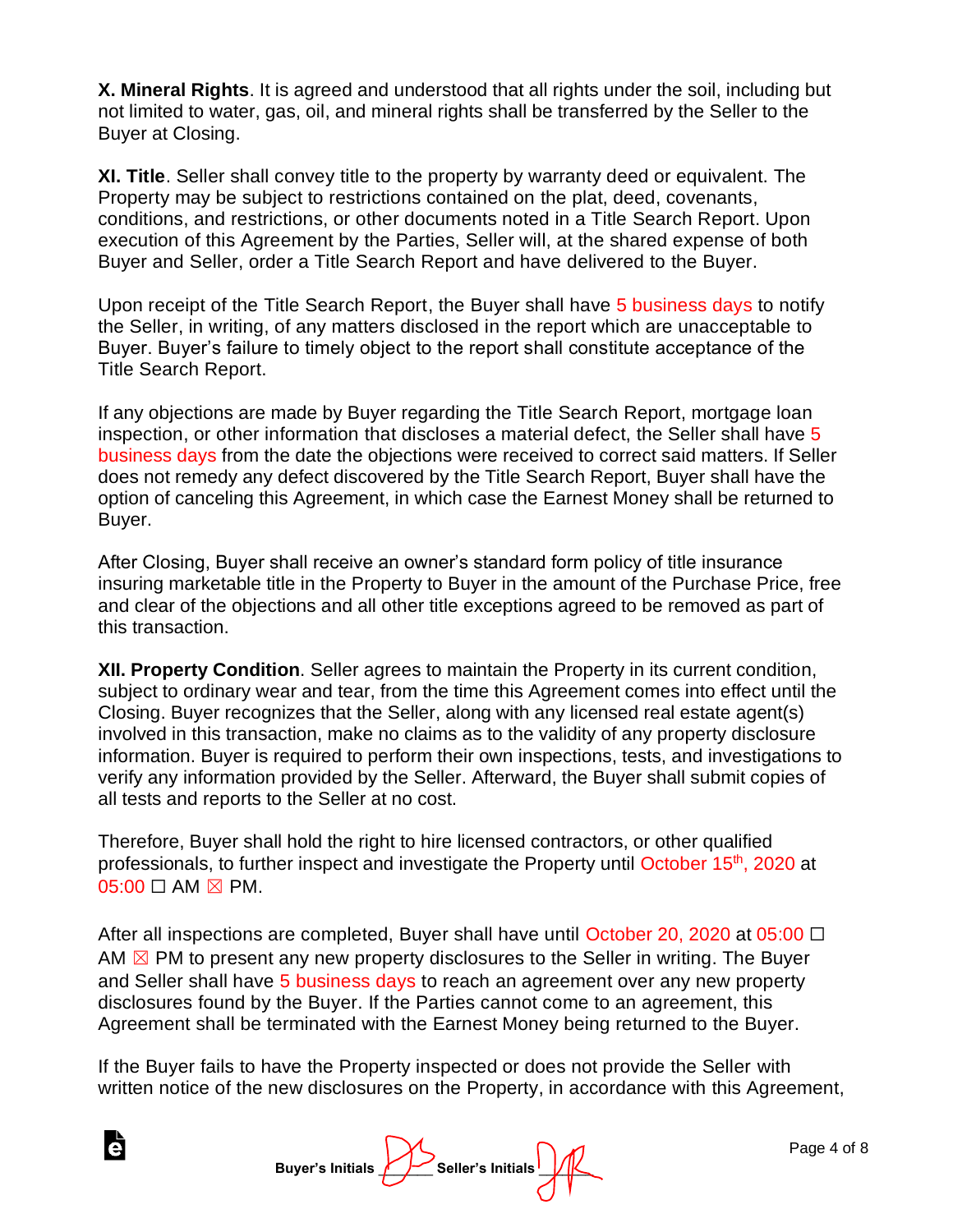Buyer hereby accepts the Property in its current condition and as described in any disclosure forms presented by the Seller.

In the event improvements on the Property are destroyed, compromised, or materially damaged prior to Closing, the Agreement may be terminated at Buyer's option.

**XIII. Seller's Indemnification**. Except as otherwise stated in this Agreement, after recording, the Buyer shall accept the Property AS IS, WHERE IS, with all defects, latent or otherwise. Neither Seller nor their licensed real estate agent(s) or any other agent(s) of the Seller, shall be bound to any representation or warranty of any kind relating in any way to the Property or its condition, quality or quantity, except as specifically set forth in this Agreement or any property disclosure, which contains representations of the Seller only, and which is based upon the best of the Seller's personal knowledge.

**XIV. Appraisal**. Buyer's performance under this Agreement: (check one)

☒ - **Shall not** be contingent upon the appraisal of the Property being equal to or greater than the agreed upon Purchase Price.

☐ - **Shall** be contingent upon the appraisal of the Property being equal to or greater than the agreed upon Purchase Price. If the Property does not appraise to at least the amount of the Purchase Price, or if the appraisal discovers lenderrequired repairs, the Parties shall have business days to re-negotiate this Agreement ("Negotiation Period"). In such event the Parties cannot come to an agreement during the Negotiation Period, this Agreement shall terminate with the Earnest Money being returned to the Buyer.

**XV. Required Documents**. Prior to the Closing, the Parties agree to authorize all necessary documents, in good faith, in order to record the transaction under the conditions required by the recorder, title company, lender, or any other public or private entity.

**XVI. Termination**. In the event this Agreement is terminated, as provided in this Agreement, absent of default, any Earnest Money shall be returned to the Buyer, in-full, within 5 business days with all parties being relieved of their obligations as set forth herein.

**XVII. Sex Offenders**. Section 2250 of Title 18, United States Code, makes it a federal offense for sex offenders required to register pursuant to the Sex Offender Registration and Notification Act (SORNA), to knowingly fail to register or update a registration as required. State convicted sex offenders may also be prosecuted under this statute if the sex offender knowingly fails to register or update a registration as required, and engages in interstate travel, foreign travel, or enters, leaves, or resides on an Indian reservation.

A sex offender who fails to properly register may face fines and up to ten (10) years in prison. Furthermore, if a sex offender knowingly fails to update or register as required and commits a violent federal crime, he or she may face up to thirty (30) years in prison under this statute. The Buyer may seek more information online by visiting https://www.nsopw.gov/.

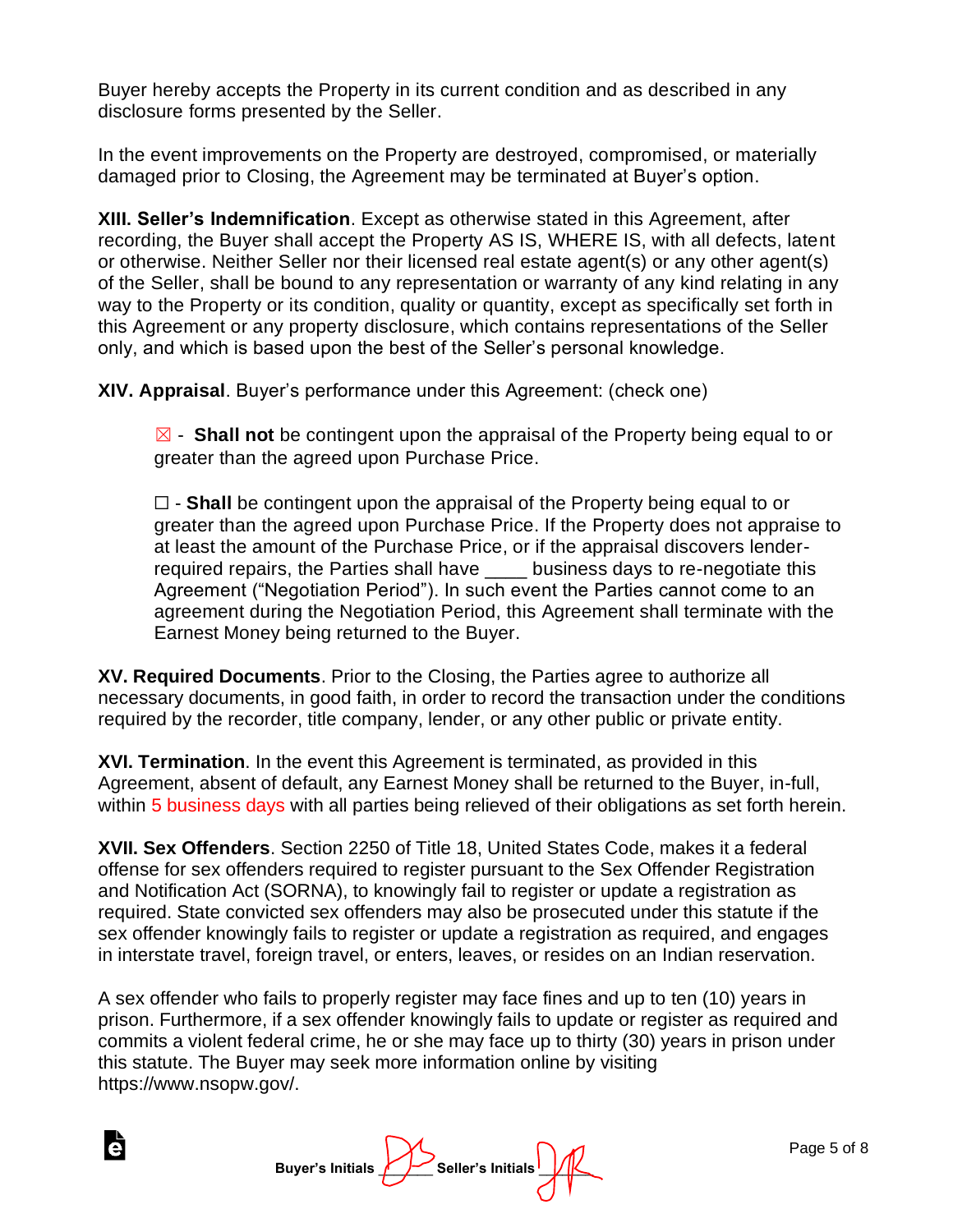**XVIII. Time**. Time is of the essence. All understandings between the Parties are incorporated in this Agreement. Its terms are intended by the Parties as a final, complete and exclusive expression of their Agreement with respect to its subject matter and they may not be contradicted by evidence of any prior agreement or contemporaneous oral agreement.

**XIX. Buyer's Default**. Seller's remedies shall be limited to liquidated damages in the amount of the Earnest Money set forth in Section III. It is agreed that such payments and things of value are liquidated damages and are Seller's sole and only remedy for Buyer's failure to perform the obligations of this Agreement. The Parties agree that Seller's actual damages in the event of Buyer's default would be difficult to measure, and the amount of the liquidated damages herein provided for is a reasonable estimate of such damages.

**XX. Seller's Default**. Buyer may elect to treat this Agreement as cancelled, in which case all Earnest Money paid by Buyer hereunder shall be returned and Buyer may recover such damages as may be proper, or Buyer may elect to treat this Agreement as being in full force and effect and Buyer shall have the right to specific performance or damages, or both.

**XXI. Earnest Money Dispute**. Notwithstanding any termination of this Agreement, the Parties agree that in the event of any controversy regarding the release of the Earnest Money that the matter shall be submitted to mediation as provided in Section XXII.

**XXII. Dispute Resolution**. Buyer and Seller agree to mediate any dispute or claim arising out of this Agreement, or in any resulting transaction, before resorting to arbitration or court action.

- a.) **Mediation**. If a dispute arises, between or among the Parties, and it is not resolved prior to or after recording, the Parties shall first proceed in good faith to submit the matter to mediation. Costs related to mediation shall be mutually shared between or among the Parties. Unless otherwise agreed in mediation, the Parties retain their rights to proceed to arbitration or litigation.
- b.) **Arbitration**. The Parties agree that any dispute or claim in law or equity arising between them out of this Agreement or any resulting transaction, which is not settled through mediation, shall be decided by neutral, binding arbitration. The arbitrator is required to be a retired judge or justice, or an attorney with at least five (5) years of residential real estate law experience unless the Parties mutually agree to a different arbitrator. Under arbitration, the Parties shall have the right to discovery in accordance with State law. Judgment upon the award of the arbitrator(s) may be entered into any court having jurisdiction. Enforcement of this Agreement to arbitrate shall be governed by the Federal Arbitration Act.
- c.) **Exclusions**. The following matters shall be excluded from the mediation and arbitration: (i) a judicial or non-judicial foreclosure or other action or proceeding to enforce a deed, mortgage or installment land sale contract as defined in accordance with State law; (ii) an unlawful detainer action, forcible entry

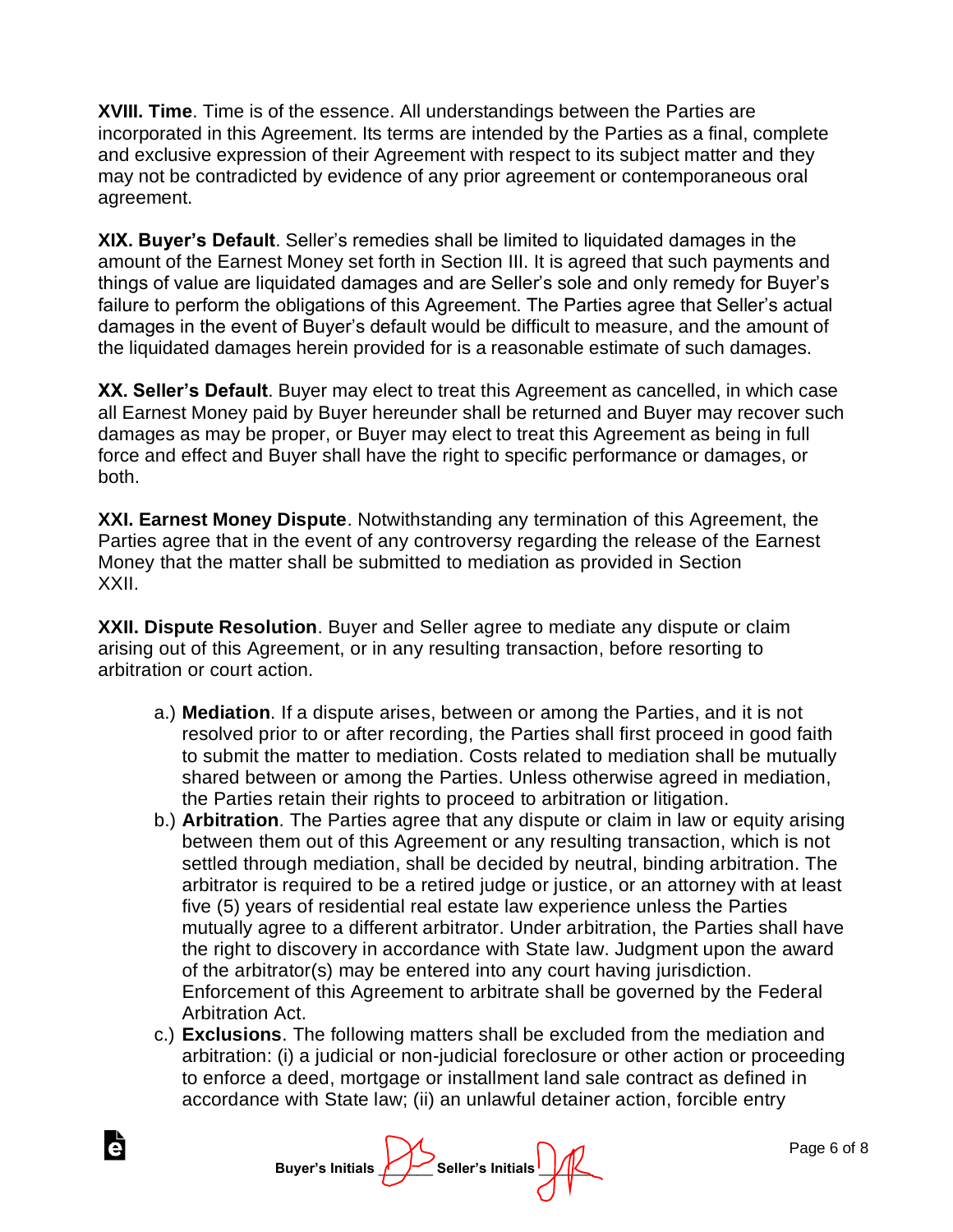detainer, eviction action, or equivalent; (iii) the filing or enforcement of a mechanic's lien; and (iv) any matter that is within the jurisdiction of a probate, small claims or bankruptcy court. The filing of a court action to enable the recording of a notice of pending action, for order of attachment, receivership, injunction, or other provisional remedies, shall not constitute a waiver or violation of the mediation and arbitration provisions of this Section.

**XXIII. Governing Law.** This Agreement shall be interpreted in accordance with the laws in the State of Maine.

**XXIV. Terms and Conditions of Offer**. This is an offer to purchase the Property in accordance with the above stated terms and conditions of this Agreement. If at least one, but not all, of the Parties initial such pages, a counteroffer is required until an agreement is reached. Seller has the right to continue to offer the Property for sale and to accept any other offer at any time prior to notification of acceptance. If this offer is accepted and Buyer subsequently defaults, Buyer may be responsible for payment of licensed real estate agent(s) compensation. This Agreement and any supplement, addendum or modification, including any copy, may be signed in two or more counterparts, all of which shall constitute one and the same writing.

**XXV. Binding Effect**. This Agreement shall be for the benefit of, and be binding upon, the Parties, their heirs, successors, legal representatives, and assigns, which therefore, constitutes the entire agreement between the Parties. No modification of this Agreement shall be binding unless signed by both Buyer and Seller.

**XXVI. Severability**. In the event any provision or part of this Agreement is found to be invalid or unenforceable, only that particular provision or part so found, and not the entire Agreement, will be inoperative.

**XXVII. Offer Expiration**. This offer to purchase the Property as outlined in this Agreement shall be deemed revoked and the Earnest Money shall be returned unless this Agreement is signed by Seller and a copy of this Agreement is personally given to the Buyer by September 18<sup>th</sup>, 2020 at 05:00  $\Box$  AM  $\boxtimes$  PM.

**XXVIII. Acceptance**. Seller warrants that Seller is the owner of the Property or has the authority to execute this Agreement. Therefore, by the Seller's authorization below, he/she/they accepts the above offer and agrees to sell the Property on the above terms and conditions and agrees to the agency relationships in accordance with any agreement(s) made with licensed real estate agent(s). Seller has read and acknowledges receipt of a copy of this Agreement and authorizes any licensed real estate agent(s) to deliver a signed copy to the Buyer.

Delivery may be in any of the following: (i) hand delivery; (ii) email under the condition that the party transmitting the email receives electronic confirmation that the email was received to the intended recipient; and (iii) by facsimile to the other party or the other party's licensee, but only if the transmitting fax machine prints a confirmation that the transmission was successful.

**Buyer's Initials Aller's Initials**